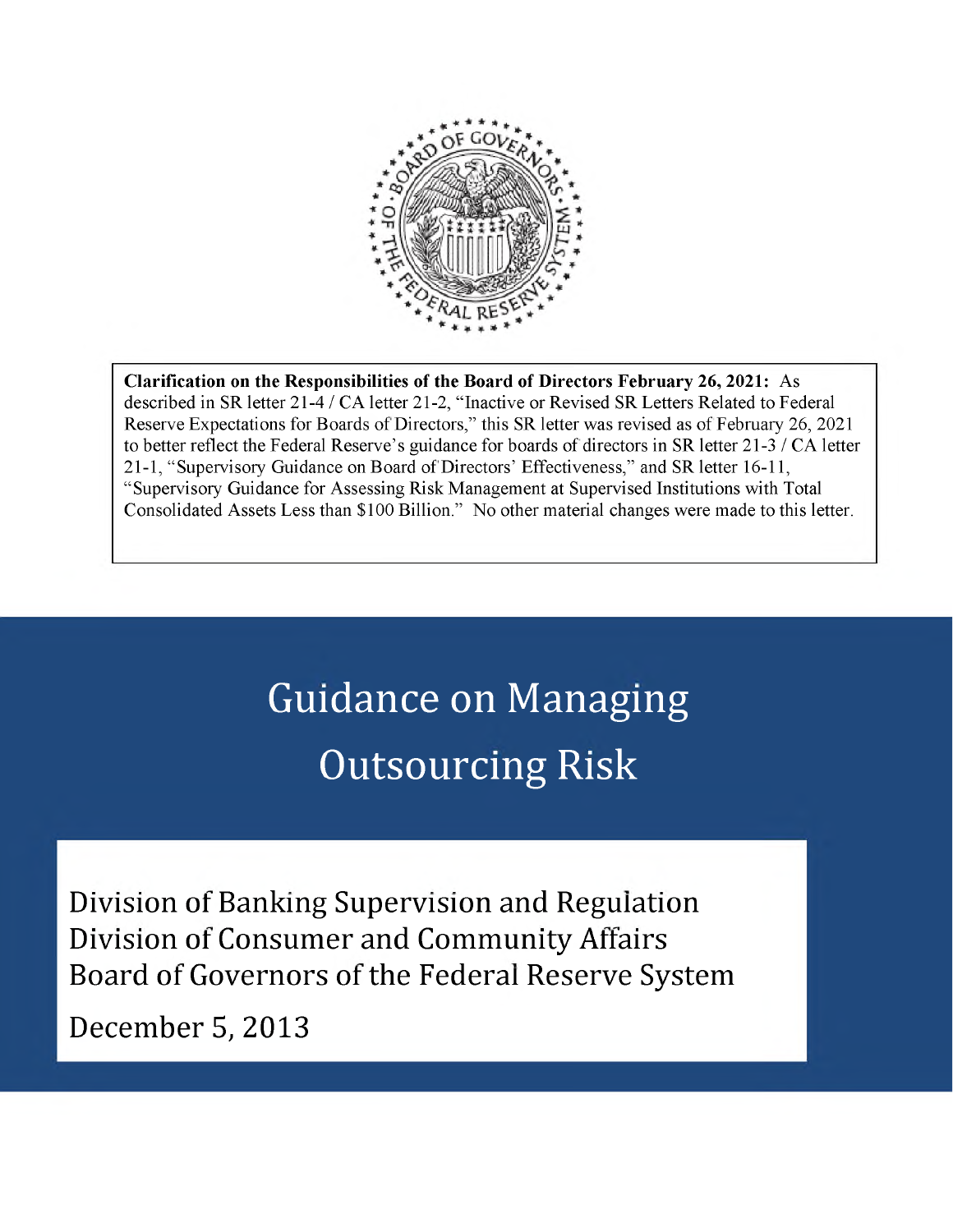# Table of Contents

| Table of Contents |
|-------------------|
|                   |
|                   |
|                   |
|                   |
|                   |
| A.                |
|                   |
|                   |
|                   |
|                   |
|                   |
|                   |
|                   |
|                   |
|                   |
|                   |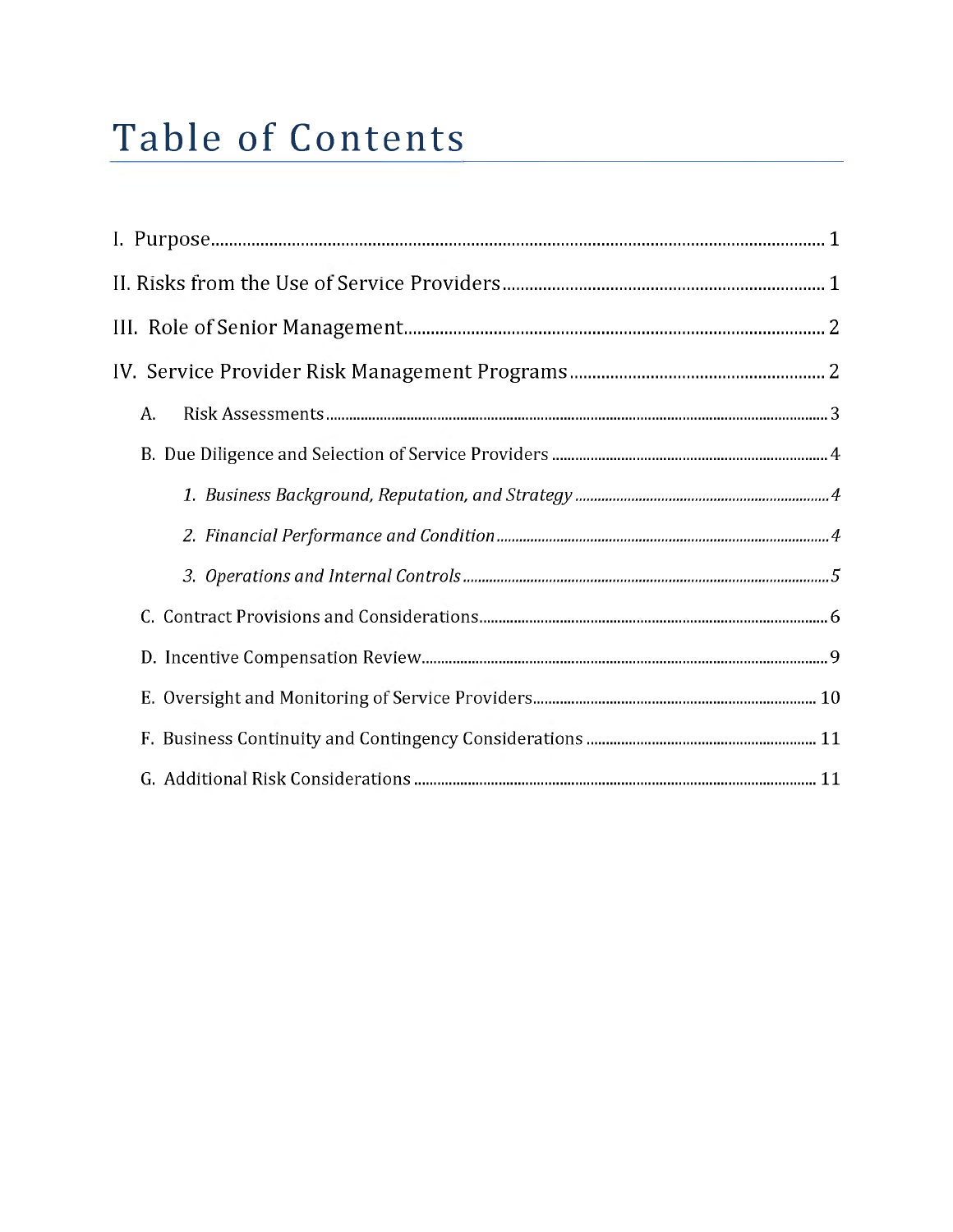# <span id="page-2-0"></span>I. Purpose

In addition to traditional core bank processing and information technology services, financial institutions<sup>1</sup> outsource operational activities such as accounting, appraisal management, internal audit, human resources, sales and marketing, loan review, asset and wealth management, procurement, and loan servicing. The Federal Reserve is issuing this guidance to financial institutions to highlight the potential risks arising from the use of service providers and to describe the elements of an appropriate service provider risk management program. This guidance supplements existing guidance on technology service provider (TSP) risk,<sup>2</sup> and applies to service provider relationships where business functions or activities are outsourced. For purposes of this guidance, "service providers" is broadly defined to include all entities<sup>3</sup> that have entered into a contractual relationship with a financial institution to provide business functions or activities.

# <span id="page-2-1"></span>II. Risks from the Use of Service Providers

The use of service providers to perform operational functions presents various risks to financial institutions. Some risks are inherent to the outsourced activity itself, whereas others are introduced with the involvement of a service provider. If not managed effectively, the use of service providers may expose financial institutions to risks that can result in regulatory action, financial loss, litigation, and loss of reputation. Financial institutionsshould consider the following risks before entering into and while managing outsourcing arrangements.

- *Compliance risks* arise when the services, products, or activities of a service provider fail to comply with applicable U.S. laws and regulations.
- *Concentration risks* arise when outsourced services or products are provided by a limited number of service providers or are concentrated in limited geographic locations.

<span id="page-2-2"></span><sup>&</sup>lt;sup> $1$ </sup> For purposes of this guidance, a "financial institution" refers to state member banks, bank and savings and loan holding companies (including their nonbank subsidiaries), and U.S. operations of foreign banking organizations.

<span id="page-2-3"></span><sup>-</sup> Refer to the *FFIEC Outsourcing Technology Services Booklet* (June 2004) at http[://ithandbook.ffiec](http://ithandbook.ffiec.gov/it-booklets/outsourcing-technology-services.aspx). gov/it[booklets/outsourcing-technology-services.aspx](http://ithandbook.ffiec.gov/it-booklets/outsourcing-technology-services.aspx).

<span id="page-2-4"></span><sup>&</sup>lt;sup>3</sup> Entities may be a bank or nonbank, affiliated or non-affiliated, regulated or non-regulated, or domestic or foreign.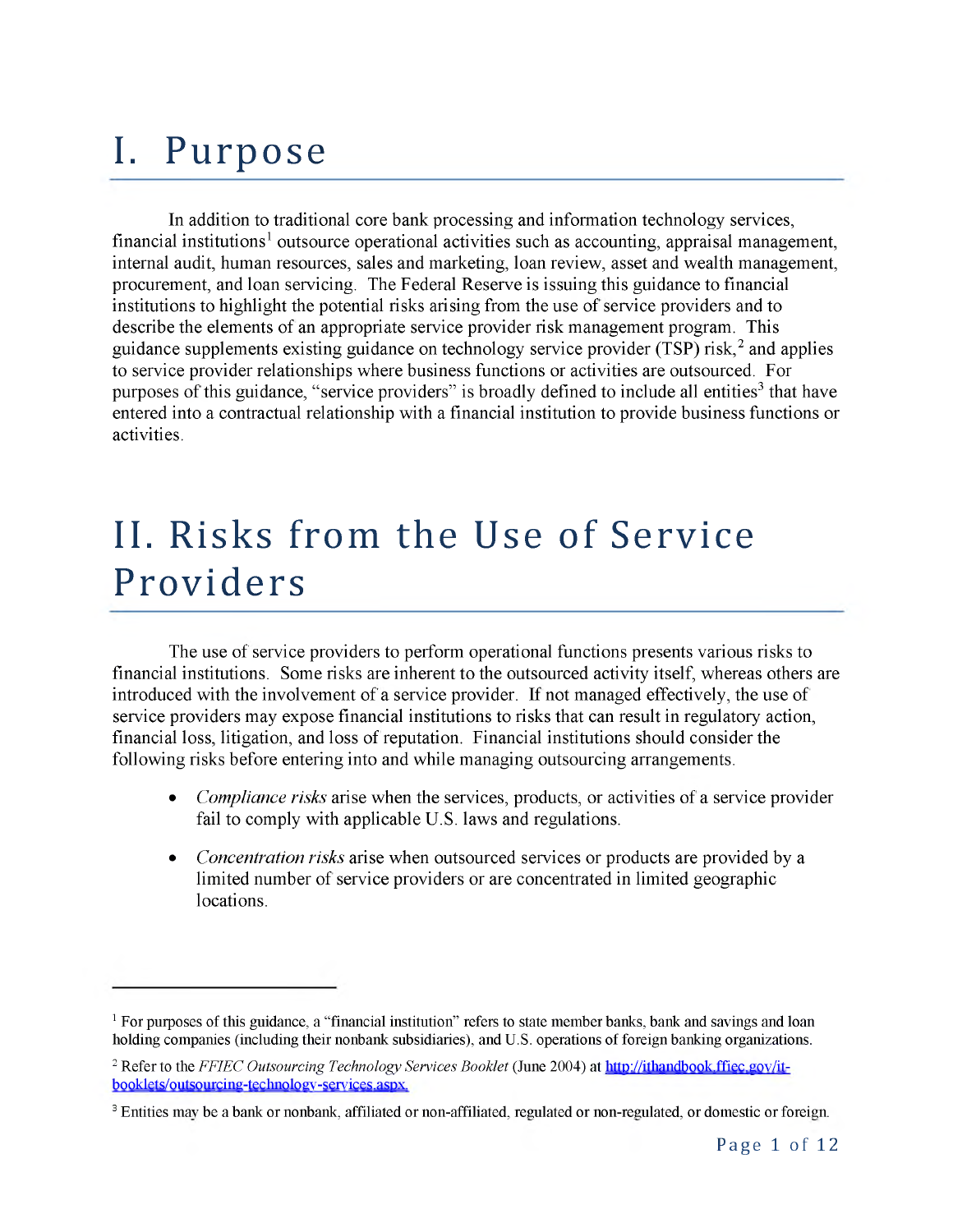- *Reputational risks* arise when actions or poor performance of a service provider causes the public to form a negative opinion about a financial institution.
- *Country risks* arise when a financial institution engages a foreign-based service provider, exposing the institution to possible economic, social, and political conditions and events from the country where the provider is located.
- *Operational risks* arise when a service provider exposes a financial institution to losses due to inadequate or failed internal processes or systems or from external events and human error.
- *Legal risks* arise when a service provider exposes a financial institution to legal expenses and possible lawsuits.

# <span id="page-3-0"></span>III. Role of Senior Management

The use of service providers does not relieve a financial institution of the responsibility to ensure that outsourced activities are conducted in a safe-and-sound manner and in compliance with applicable laws and regulations. Senior management should establish policies governing the use of service providers that are appropriate for the range and risks of the institution's outsourced activity and organizational structure. These policies should establish a service provider risk management program that addresses risk assessments and due diligence, standards for contract provisions and considerations, ongoing monitoring of service providers, and business continuity and contingency planning.

Senior management is responsible for ensuring that policies for the use of service providers are appropriately executed. This includes overseeing the development and implementation of an appropriate risk management and reporting framework that includes elements described in this guidance. Senior management is also responsible for providing the institution's board of directors with sufficient information about outsourcing arrangements so that the board can understand the risks posed by these arrangements.

# IV. Service Provider Risk Management Programs

A financial institution's service provider risk management program should be riskfocused and provide oversight and controls commensurate with the level of risk presented by the outsourcing arrangements in which the financial institution is engaged. It should focus on outsourced activities that have a substantial impact on a financial institution's financial condition; are critical to the institution's ongoing operations; involve sensitive customer information or new bank products or services; or pose material compliance risk.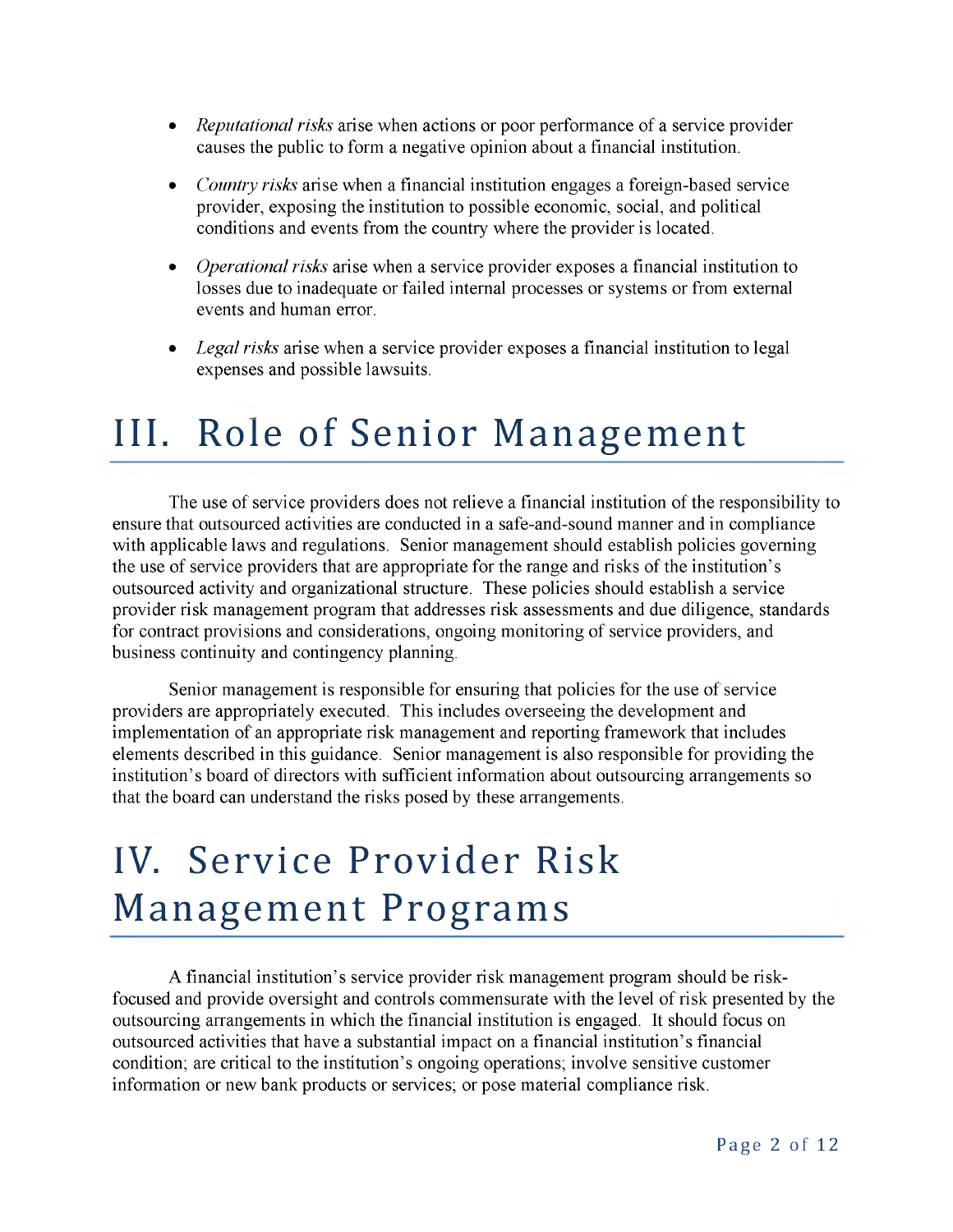The depth and formality of the service provider risk management program will depend on the criticality, complexity, and number of material business activities being outsourced. A community banking organization may have critical business activities being outsourced, but the number may be few and to highly reputable service providers. Therefore, the risk management program may be simpler and use less elements and considerations. For those financial institutions that may use hundreds or thousands of service providers for numerous business activities that have material risk, the financial institution may find that they need to use many more elements and considerations of a service provider risk management program to manage the higher level of risk and reliance on service providers.

While the activities necessary to implement an effective service provider risk management program can vary based on the scope and nature of a financial institution's outsourced activities, effective programs usually include the following core elements:

- A. Risk assessments;
- B. Due diligence and selection of service providers;
- C. Contract provisions and considerations;
- D. Incentive compensation review;
- E. Oversight and monitoring of service providers; and
- F. Business continuity and contingency plans.

#### <span id="page-4-0"></span>**A. Risk Assessments**

Risk assessment of a business activity and the implications of performing the activity inhouse or having the activity performed by a service provider are fundamental to the decision of whether or not to outsource. A financial institution should determine whether outsourcing an activity is consistent with the strategic direction and overall business strategy of the organization. After that determination is made, a financial institution should analyze the benefits and risks of outsourcing the proposed activity as well as the service provider risk, and determine cost implications for establishing the outsourcing arrangement. Consideration should also be given to the availability of qualified and experienced service providers to perform the service on an ongoing basis. Additionally, management should consider the financial institution's ability and expertise to provide appropriate oversight and management of the relationship with the service provider.

This risk assessment should be updated at appropriate intervals consistent with the financial institution's service provider risk management program. A financial institution should revise its risk mitigation plans, if appropriate, based on the results of the updated risk assessment.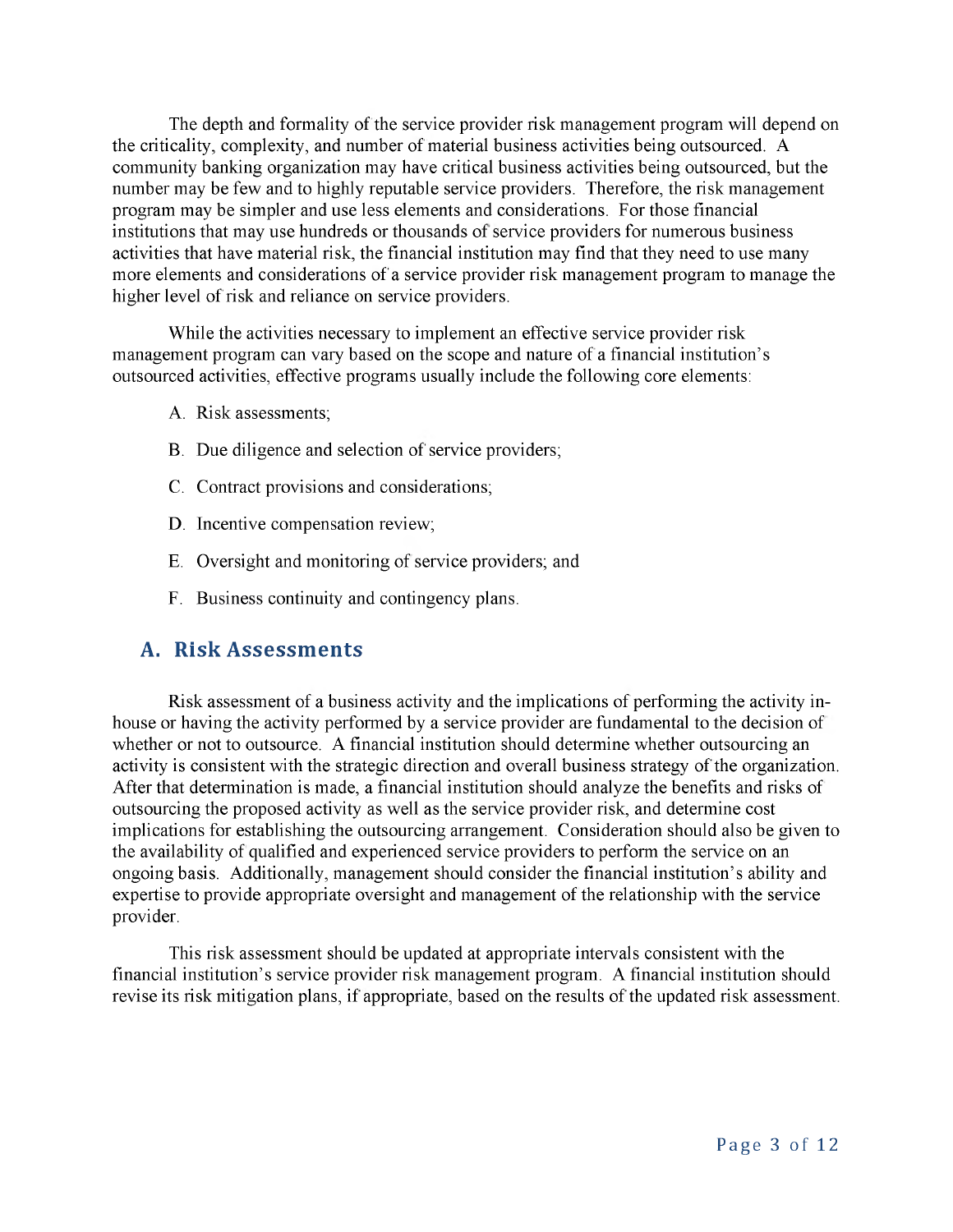### <span id="page-5-0"></span>**B. Due Diligence and Selection of Service Providers**

A financial institution should conduct an evaluation of and perform the necessary due diligence for a prospective service provider prior to engaging the service provider. The depth and formality of the due diligence performed will vary depending on the scope, complexity, and importance of the planned outsourcing arrangement, the financial institution's familiarity with prospective service providers, and the reputation and industry standing of the service provider. Throughout the due diligence process, financial institution technical experts and key stakeholders should be engaged in the review and approval process as needed. The overall due diligence process includes a review of the service provider with regard to:

- 1. Business background, reputation, and strategy;
- 2. Financial performance and condition; and
- <span id="page-5-1"></span>3. Operations and internal controls.

#### *1. Business Background, Reputation, and Strategy*

Financial institutions should review a prospective service provider's status in the industry and corporate history and qualifications; review the background and reputation of the service provider and its principals; and ensure that the service provider has an appropriate background check program for its employees.

The service provider's experience in providing the proposed service should be evaluated in order to assess its qualifications and competencies to perform the service. The service provider's business model, including its business strategy and mission, service philosophy, quality initiatives, and organizational policies should be evaluated. Financial institutions should also consider the resiliency and adaptability of the service provider's business model as factors in assessing the future viability of the provider to perform services.

Financial institutions should check the service provider's references to ascertain its performance record, and verify any required licenses and certifications. Financial institutions should also verify whether there are any pending legal or regulatory compliance issues (for example, litigation, regulatory actions, or complaints) that are associated with the prospective service provider and its principals.

#### <span id="page-5-2"></span>*2. Financial Performance and Condition*

Financial institutions should review the financial condition of the service provider and its closely-related affiliates. The financial review may include:

• The service provider's most recent financial statements and annual report with regard to outstanding commitments, capital strength, liquidity and operating results.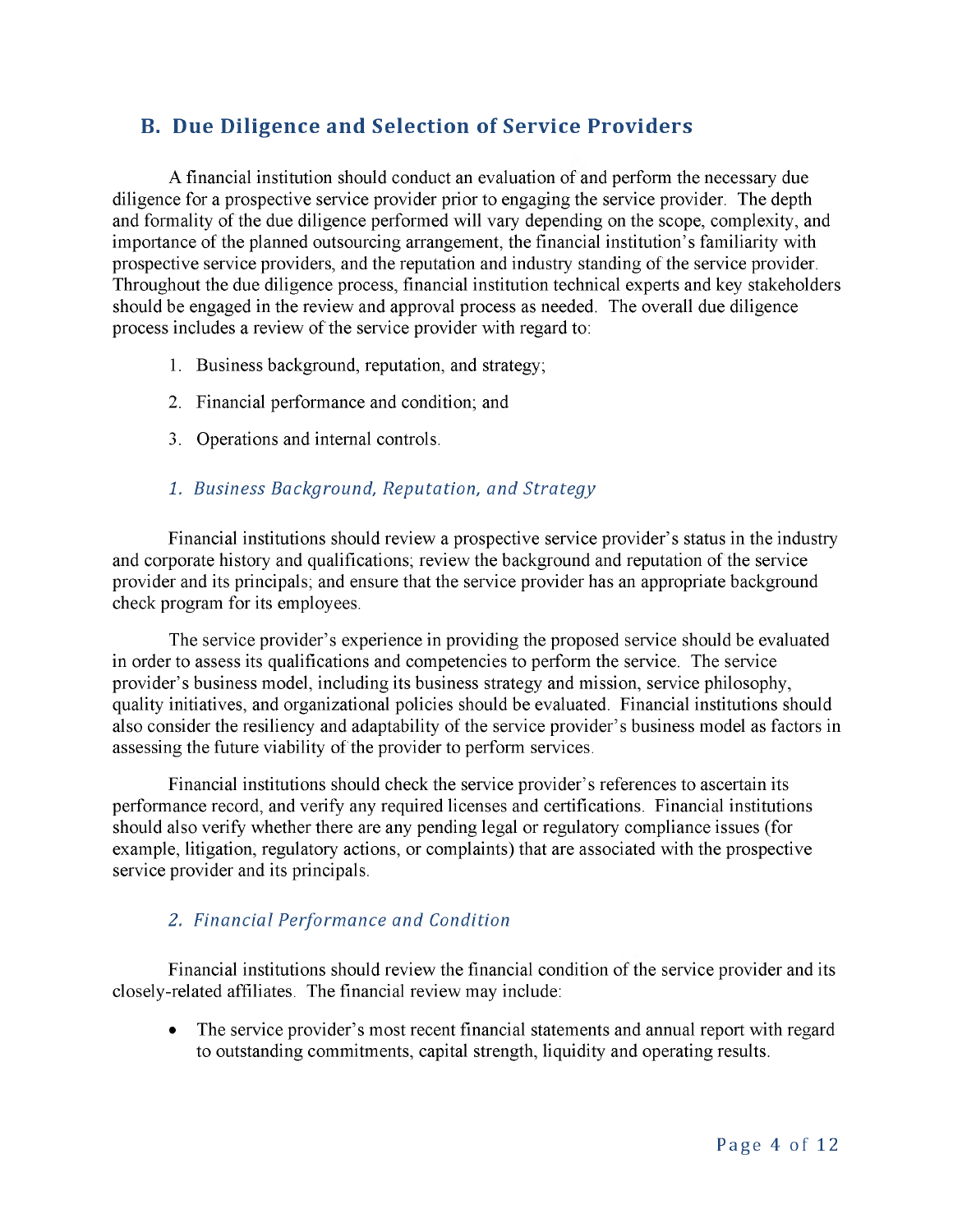- The service provider's sustainability, including factors such as the length of time that the service provider has been in business and the service provider's growth of market share for a given service.
- The potential impact of the financial institution's business relationship on the service provider's financial condition.
- The service provider's commitment (both in terms of financial and staff resources) to provide the contracted services to the financial institution for the duration of the contract.
- The adequacy of the service provider's insurance coverage.
- The adequacy of the service provider's review of the financial condition of any subcontractors.
- Other current issues the service provider may be facing that could affect future financial performance.

#### <span id="page-6-0"></span>*3. Operations and Internal Controls*

Financial institutions are responsible for ensuring that services provided by service providers comply with applicable laws and regulations and are consistent with safe-and-sound banking practices. Financial institutions should evaluate the adequacy of standards, policies, and procedures. Depending on the characteristics of the outsourced activity, some or all of the following may need to be reviewed:

- Internal controls;
- Facilities management (such as access requirements or sharing of facilities);
- Training, including compliance training for staff;
- Security of systems (for example, data and equipment);
- Privacy protection of the financial institution's confidential information;
- Maintenance and retention of records;
- Business resumption and contingency planning;
- Systems development and maintenance;
- Service support and delivery;
- Employee background checks; and
- Adherence to applicable laws, regulations, and supervisory guidance.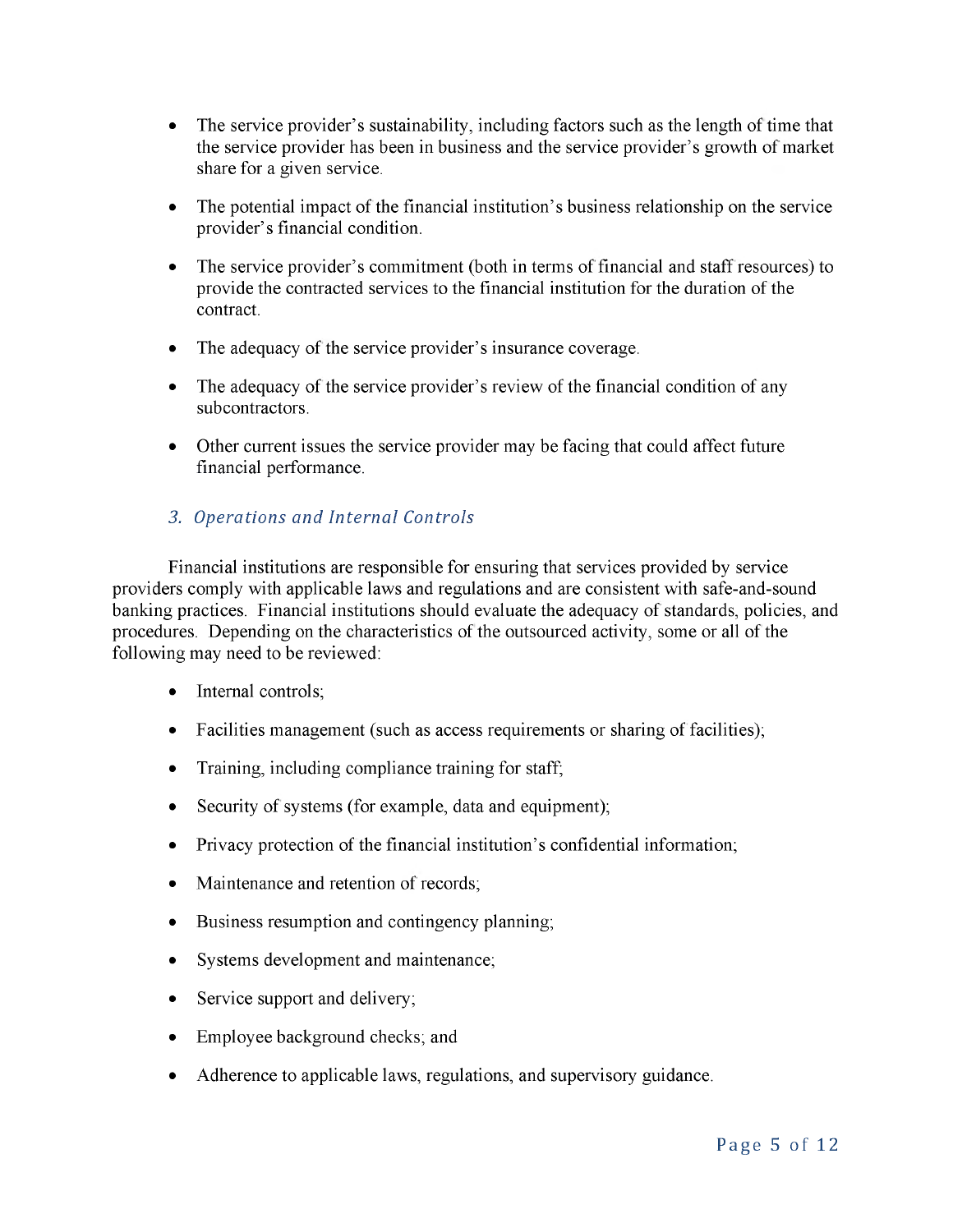### <span id="page-7-0"></span>**C. Contract Provisions and Considerations**

Financial institutions should understand the service contract and legal issues associated with proposed outsourcing arrangements. The terms of service agreements should be defined in written contracts that have been reviewed by the financial institution's legal counsel prior to execution. The characteristics of the business activity being outsourced and the service provider's strategy for providing those services will determine the terms of the contract. Elements of well-defined contracts and service agreements usually include:

- *Scope:* Contracts should clearly define the rights and responsibilities of each party, including:
	- o Support, maintenance, and customer service;
	- o Contract timeframes;
	- o Compliance with applicable laws, regulations, and regulatory guidance;
	- o Training of financial institution employees;
	- o The ability to subcontract services;
	- o The distribution of any required statements or disclosures to the financial institution's customers;
	- o Insurance coverage requirements; and
	- o Terms governing the use of the financial institution's property, equipment, and staff.
- *Cost and compensation:* Contracts should describe the compensation, variable charges, and any fees to be paid for non-recurring items and special requests. Agreements should also address which party is responsible for the payment of any legal, audit, and examination fees related to the activity being performed by the service provider. Where applicable, agreements should address the party responsible for the expense, purchasing, and maintenance of any equipment, hardware, software or any other item related to the activity being performed by the service provider. In addition, financial institutions should ensure that any incentives (for example, in the form of variable charges, such as fees and/or commissions) provided in contracts do not provide potential incentives to take imprudent risks on behalf of the institution.
- *Right to audit:* Agreements may provide for the right of the institution or its representatives to audit the service provider and/or to have access to audit reports. Agreements should define the types of audit reports the financial institution will receive and the frequency of the audits and reports.
- *Establishment and monitoring of performance standards:* Agreements should define measurable performance standards for the services or products being provided.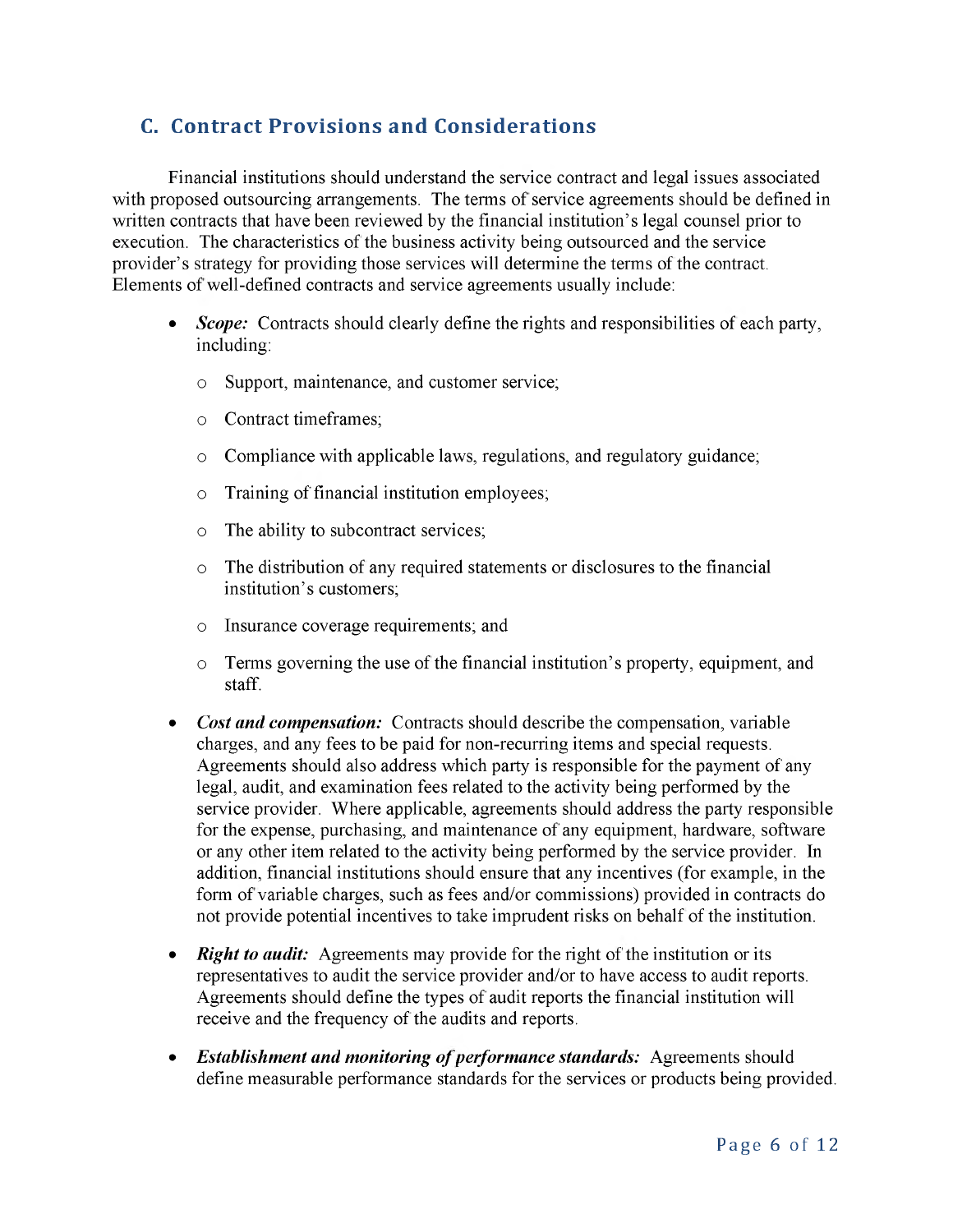• *Confidentiality and security of information:* Consistent with applicable laws, regulations, and supervisory guidance, service providers should ensure the security and confidentiality of both the financial institution's confidential information and the financial institution's customer information. Information security measures for outsourced functions should be viewed as if the activity were being performed by the financial institution and afforded the same protections. Financial institutions have a responsibility to ensure service providers take appropriate measures designed to meet the objectives of the information security guidelines within Federal Financial Institutions Examination Council (FFIEC) guidance<sup>4</sup>, as well as comply with section 501(b) of the Gramm-Leach-Bliley Act. These measures should be mapped directly to the security processes at financial institutions, as well as be included or referenced in agreements between financial institutions and service providers.

Service agreements should also address service provider use of financial institution information and its customer information. Information made available to the service provider should be limited to what is needed to provide the contracted services. Service providers may reveal confidential supervisory information only to the extent authorized under applicable laws and regulations.<sup>5</sup>

If service providers handle any of the financial institution customer's Nonpublic Personal Information (NPPI), the service providers must comply with applicable privacy laws and regulations.<sup>6</sup> Financial institutions should require notification from service providers of any breaches involving the disclosure of NPPI data. Generally, NPPI data is any nonpublic personally identifiable financial information; and any list, description, or other grouping of consumers(and publicly available information pertaining to them) derived using any personally identifiable financial information that is not publicly available.<sup>7</sup> Financial institutions and their service providers who maintain, store, or process NPPI data are responsible for that information and any disclosure of it. The security of, retention of, and access to NPPI data should be addressed in any contacts with service providers.

When a breach or compromise of NPPI data occurs, financial institutions have legal requirements that vary by state and these requirements should be made part of the contacts between the financial institution and any service provider that provides storage, processing, or transmission of NPPI data. Misuse or unauthorized disclosure of confidential customer data by service providers may expose financial institutions to liability or action by a federal or state regulatory agency. Contacts should clearly authorize and disclose the roles and responsibilities of financial institutions and service providers regarding NPPI data.

<span id="page-8-0"></span><sup>-</sup> For further guidance regarding vendor security practices, refer to the *FFIEC Information Security Booklet* (July 2006) at http://ithandbook.ffiec.gov/it-booklets/information-security.aspx.

<span id="page-8-1"></span><sup>&</sup>lt;sup>5</sup> See 12 CFR Patt 261.

<span id="page-8-2"></span><sup>&</sup>lt;sup>6</sup> See 12 CFR Part 1016.

<span id="page-8-3"></span><sup>&</sup>lt;sup>7</sup> See 12 U.S.C. 6801(b).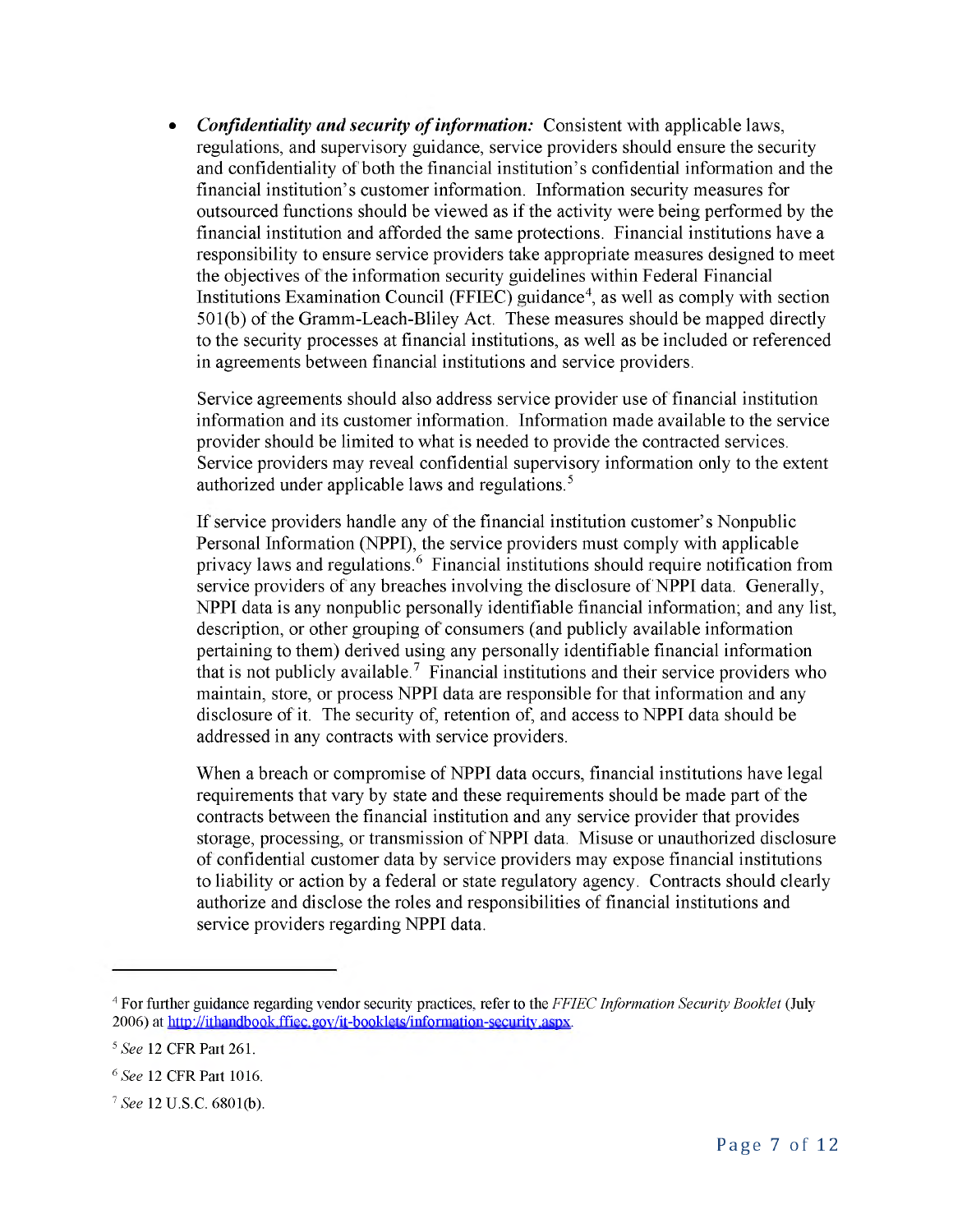- *Ownership and license:* Agreements should define the ability and circumstances under which service providers may use financial institution property inclusive of data, hardware, software, and intellectual property. Agreements should address the ownership and control of any information generated by service providers. If financial institutions purchase software from service providers, escrow agreements may be needed to ensure that financial institutions have the ability to access the source code and programs under certain conditions.<sup>8</sup>
- *Indemnification:* Agreements should provide for service provider indemnification of financial institutions for any claims against financial institutions resulting from the service provider's negligence.
- *Default and termination:* Agreements should define events of a contractual default, list of acceptable remedies, and provide opportunities for curing default. Agreements should also define termination rights, including change in control, merger or acquisition, increase in fees, failure to meet performance standards, failure to fulfill the contractual obligations, failure to provide required notices, and failure to prevent violations of law, bankruptcy, closure, or insolvency. Contracts should include termination and notification requirements that provide financial institutions with sufficient time to transfer services to another service provider. Agreements should also address a service provider's preservation and timely return of financial institution data, records, and other resources.
- *Dispute resolution:* Agreements should include a dispute resolution process in order to expedite problem resolution and address the continuation of the arrangement between the parties during the dispute resolution period.
- *Limits on liability:* Service providers may want to contractually limit their liability. Financial institutions should determine whether the proposed limitations are reasonable when compared to the risks to the institution if a service provider fails to perform. $9$
- *Insurance:* Service providers should have adequate insurance and provide financial institutions with proof of insurance. Further, service providers should notify financial institutions when there is a material change in their insurance coverage.
- *Customer complaints:* Agreements should specify the responsibilities of financial institutions and service providers related to responding to customer complaints. If service providers are responsible for customer complaint resolution, agreements

<span id="page-9-0"></span><sup>&</sup>lt;sup>8</sup> Escrow agreements are established with vendors when buying or leasing products that have underlying proprietary software. In such agreements, an organization can only access the source program code under specific conditions, such as discontinued product support or financial insolvency of the vendor.

<span id="page-9-1"></span> $\degree$  Refer to SR letter 06-4, "Interagency Advisory on the Unsafe and Unsound Use of Limitations on Liability Provisions in External Audit Engagement Letters," regarding restrictions on the liability limitations for external audit engagements at <http://www.federalreserve.gov/boarddocs/srletters/2006/SR0604.htm>.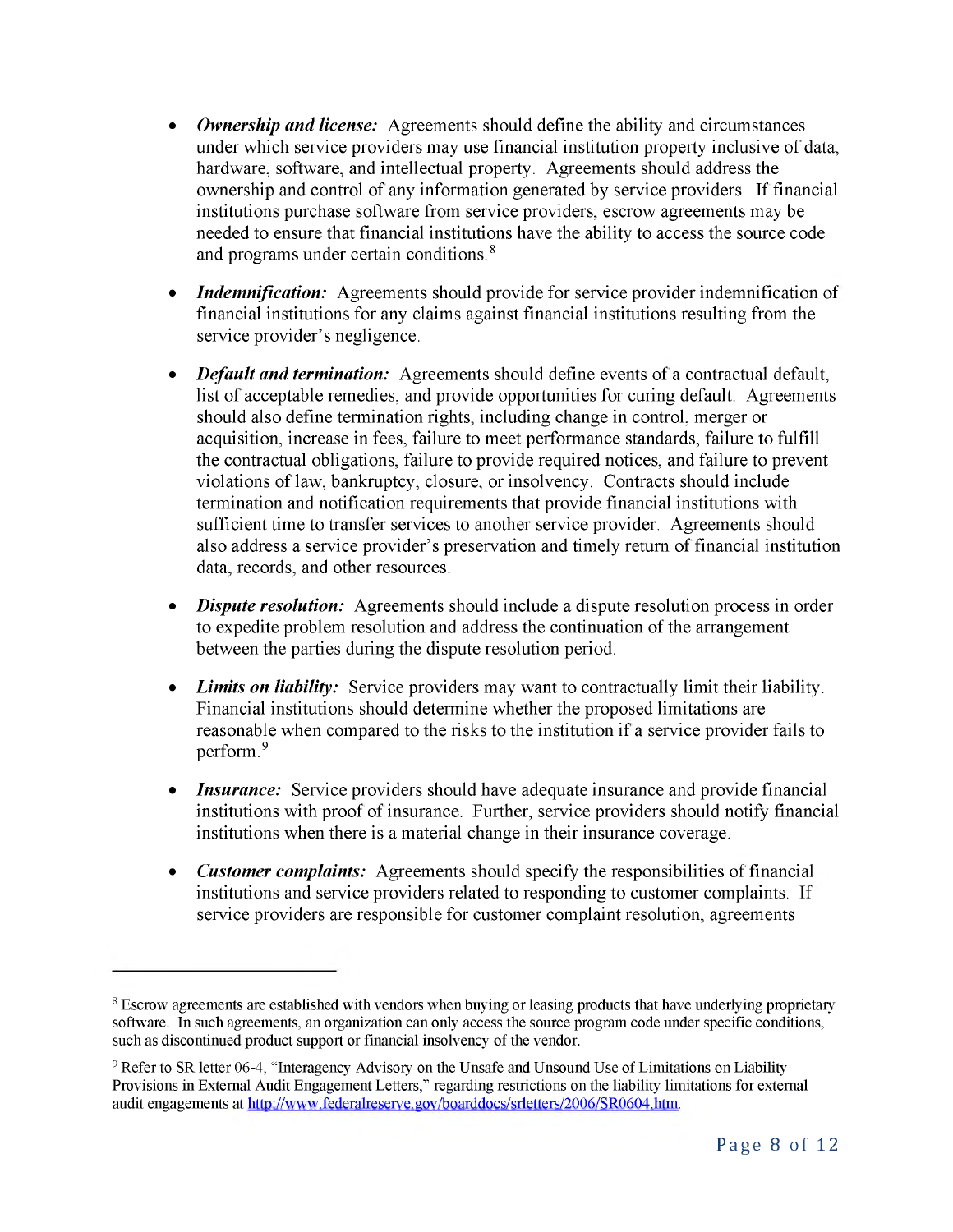should provide for summary reports to the financial institutions that track the status and resolution of complaints.

- *Business resumption and contingency plan of the service provider:* Agreements should address the continuation of services provided by service providers in the event of operational failures. Agreements should address service provider responsibility for backing up information and maintaining disaster recovery and contingency plans. Agreements may include a service provider's responsibility for testing of plans and providing testing results to financial institutions.
- *Foreign-based service providers:* For agreements with foreign-based service providers, financial institutions should consider including express choice of law and jurisdictional provisions that would provide for the adjudication of all disputes between the two parties under the laws of a single, specific jurisdiction. Such agreements may be subject to the interpretation of foreign courts relying on local laws. Foreign law may differ from U.S. law in the enforcement of contracts. As a result, financial institutions should seek legal advice regarding the enforceability of all aspects of proposed contracts with foreign-based service providers and the other legal ramifications of such arrangements.
- **Subcontracting:** If agreements allow for subcontracting, the same contractual provisions should apply to the subcontractor. Contract provisions should clearly state that the primary service provider has overall accountability for all services that the service provider and its subcontractors provide. Agreements should define the services that may be subcontracted, the service provider's due diligence process for engaging and monitoring subcontractors, and the notification and approval requirements regarding changes to the service provider's subcontractors. Financial institutions should pay special attention to any foreign subcontractors, as information security and data privacy standards may be different in other jurisdictions. Additionally, agreements should include the service provider's process for assessing the subcontractor's financial condition to fulfill contractual obligations.

### <span id="page-10-0"></span>**D. Incentive Compensation Review**

Financial institutions should also ensure that an effective process is in place to review and approve any incentive compensation that may be embedded in service provider contracts, including a review of whether existing governance and controls are adequate in light of risks arising from incentive compensation arrangements. As the service provider represents the institution by selling products or services on its behalf, the institution should consider whether the incentives provided might encourage the service provider to take imprudent risks. Inappropriately structured incentives may result in reputational damage, increased litigation, or other risks to the financial institution. An example of an inappropriate incentive would be one where variable fees or commissions encourage the service provider to direct customers to products with higher profit margins without due consideration of whether such products are suitable for the customer.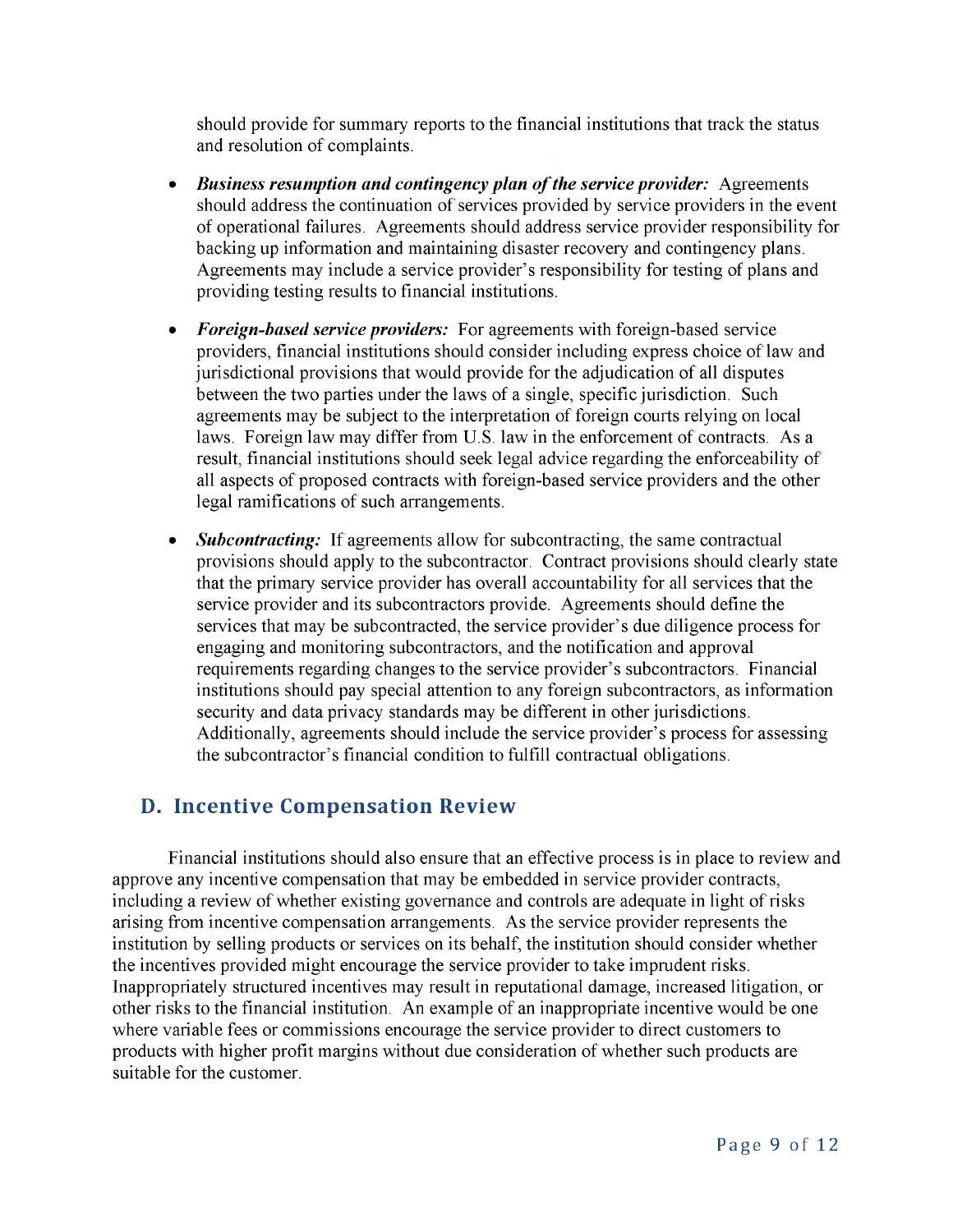### <span id="page-11-0"></span>**E. Oversight and Monitoring of Service Providers**

To effectively monitor contractual requirements, financial institutionsshould establish acceptable performance metrics that the business line or relationship management determines to be indicative of acceptable performance levels. Financial institutions should ensure that personnel with oversight and management responsibilities for service providers have the appropriate level of expertise and stature to manage the outsourcing arrangement. The oversight process, including the level and frequency of management reporting, should be risk-focused. Higher risk service providers may require more frequent assessment and monitoring and may require financial institutions to designate individuals or a group as a point of contact for those service providers. Financial institutions should tailor and implement risk mitigation plans for higher risk service providers that may include processes such as additional reporting by the service provider or heightened monitoring by the financial institution. Further, more frequent and stringent monitoring is necessary for service providers that exhibit performance, financial, compliance, or control concerns. For lower risk service providers, the level of monitoring can be lessened.

*Financial condition:* Financial institutions should have established procedures to monitor the financial condition of service providers to evaluate their ongoing viability. In performing these assessments, financial institutions should review the most recent financial statements and annual report with regard to outstanding commitments, capital strength, liquidity and operating results. If a service provider relies significantly on subcontractors to provide services to financial institutions, then the service provider's controls and due diligence regarding the subcontractors should also be reviewed.

*Internal controls***:** For significant service provider relationships, financial institutions should assess the adequacy of the provider's control environment. Assessments should include reviewing available audits or reports such as the American Institute of Certified Public Accountants' Service Organization Control 2 report.<sup>10</sup> If the service provider delivers information technology services, the financial institution can request the FFIEC Technology Service Provider examination report from its primary federal regulator. Security incidents at the service provider may also necessitate the institution to elevate its monitoring of the service provider.

*Escalation of oversight activities:* Financial institutions should ensure that risk management processes include triggers to escalate oversight and monitoring when service providers are failing to meet performance, compliance, control, or viability expectations. These procedures should include more frequent and stringent monitoring and follow-up on identified issues, on-site control reviews, and when an institution should exercise its right to audit a service provider's adherence to the terms of the agreement. Financial institutions should develop criteria for engaging alternative outsourcing arrangements and terminating the service provider contract in the event that identified issues are not adequately addressed in a timely manner.

<span id="page-11-1"></span> $10$  Refer to [www.AICPA.org](http://www.aicpa.org/).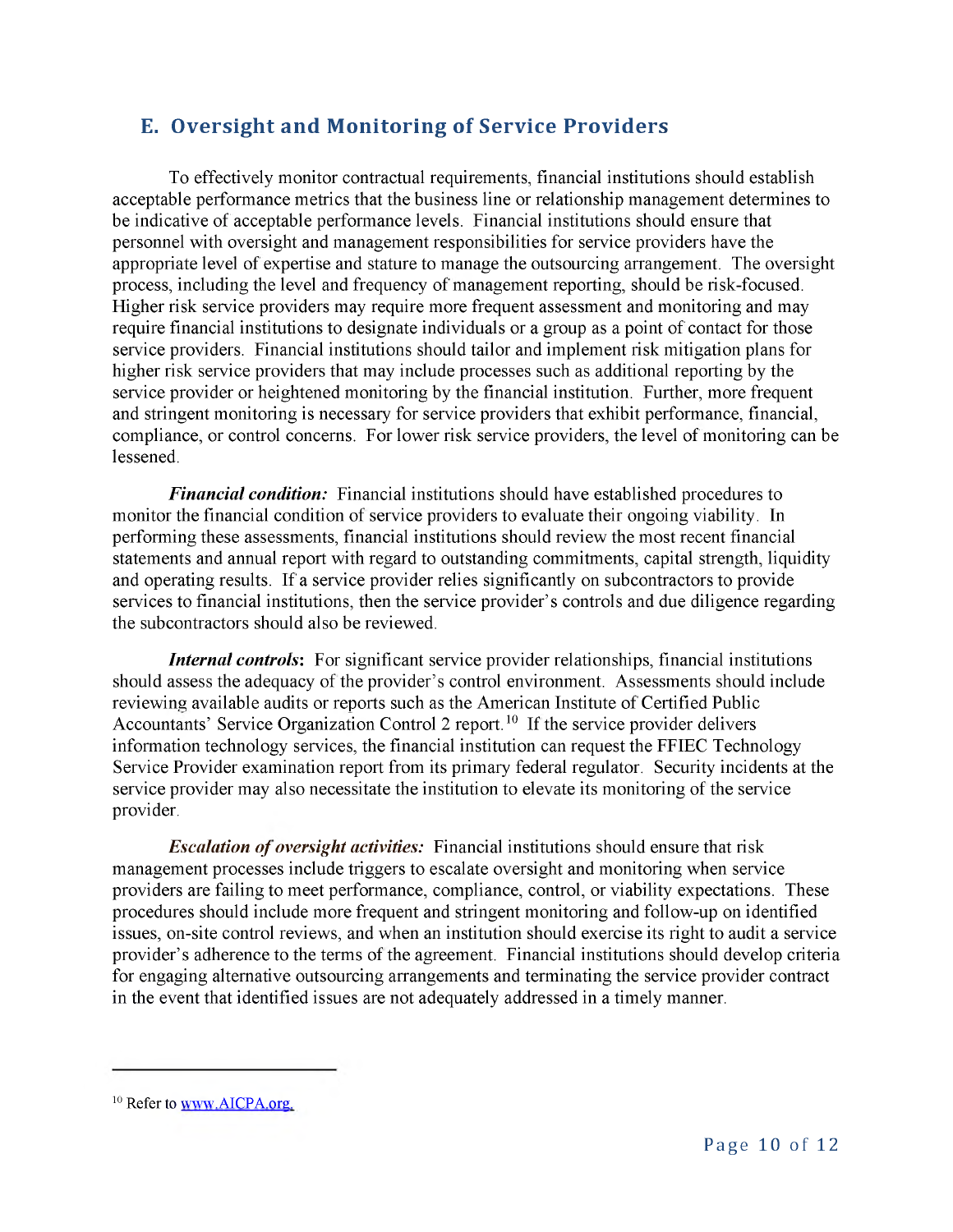### <span id="page-12-0"></span>**F. Business Continuity and Contingency Considerations**

Various events may affect a service provider's ability to provide contracted services. For example, services could be disrupted by a provider's performance failure, operational disruption, financial difficulty, or failure of business continuity and contingency plans during operational disruptions or natural disasters. Financial institution contingency plans should focus on critical services provided by service providers and consider alternative arrangements in the event that a service provider is unable to perform.<sup>11</sup> When preparing contingency plans, financial institutions should:

- Ensure that a disaster recovery and business continuity plan exists with regard to the contracted services and products;
- Assess the adequacy and effectiveness of a service provider's disaster recovery and business continuity plan and its alignment to their own plan;
- Document the roles and responsibilities for maintaining and testing the service provider's business continuity and contingency plans;
- Test the service provider's business continuity and contingency plans on a periodic basis to ensure adequacy and effectiveness; and
- Maintain an exit strategy, including a pool of comparable service providers, in the event that a contracted service provider is unable to perform.

## <span id="page-12-1"></span>**G. Additional Risk Considerations**

*Suspicious Activity Report (SAR) reporting functions:* The confidentiality of suspicious activity reporting makes the outsourcing of any SAR-related function more complex. Financial institutions need to identify and monitor the risks associated with using service providers to perform certain suspicious activity reporting functions in compliance with the Bank Secrecy Act (BSA). Financial institution management should ensure they understand the risks associated with such an arrangement and any BSA-specific guidance in this area.

*Foreign-based service providers***:** Financial institutionsshould ensure that foreign-based service providers are in compliance with applicable U.S. laws, regulations, and regulatory guidance. Financial institutions may also want to consider laws and regulations of the foreignbased provider's country or regulatory authority regarding the financial institution's ability to perform on-site review of the service provider's operations. In addition, financial institutions should consider the authority or ability of home country supervisorsto gain access to the financial institution's customer information while examining the foreign-based service provider.

<span id="page-12-2"></span><sup>-</sup> For further guidance regarding business continuity planning with service providers, refer to the *FFIEC Business Continuity Booklet* (March 2008) at <http://ithandbook.ffiec.gov/it-booklets/business-continuity-planning.aspx>.